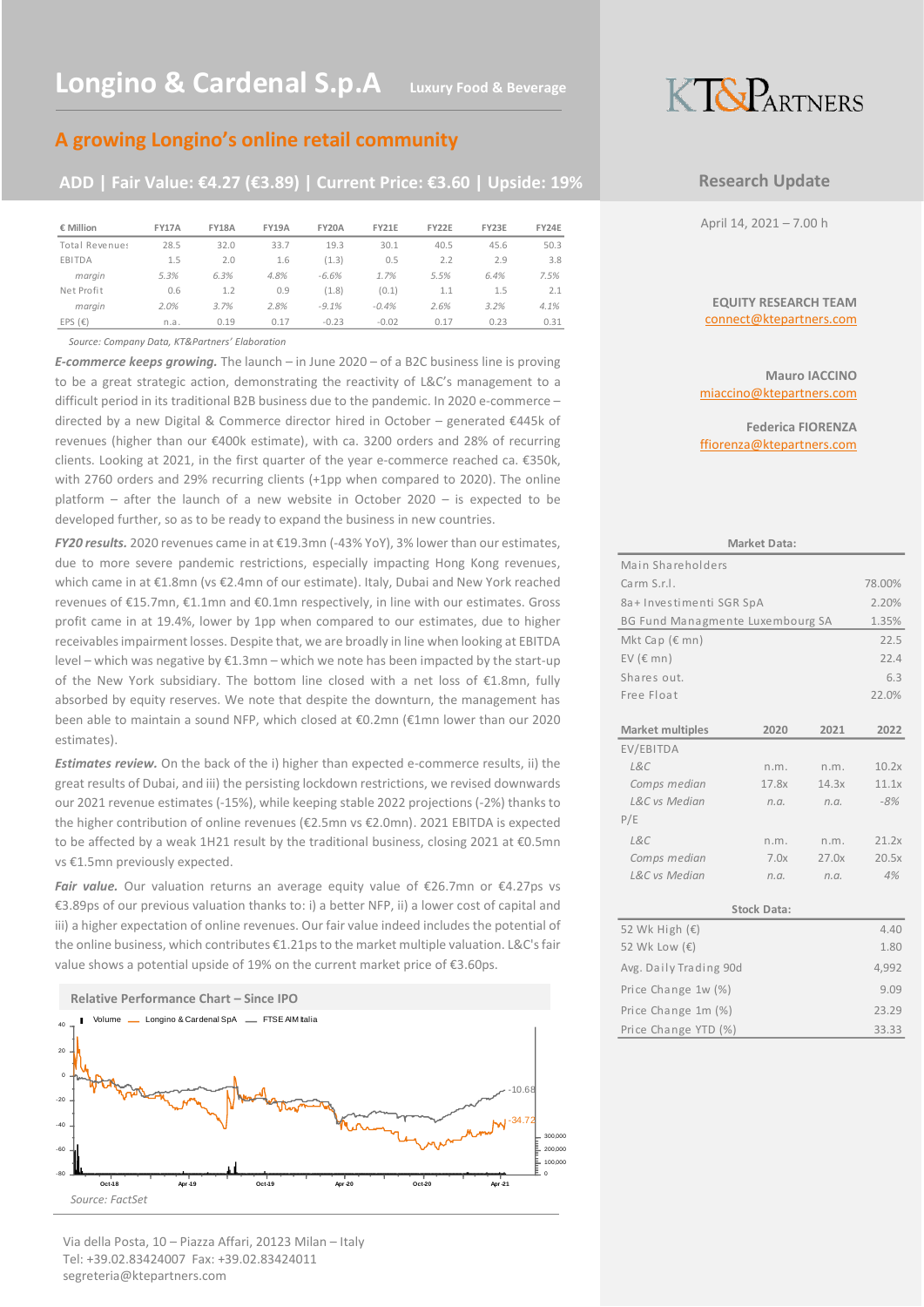### Price: €3.60 | Fair Value: €4.27



### **Key Figures – Longino & Cardenal S.p.A.**

| Current price $(\epsilon)$           |        | Fair Value (€) |          | Sector                         |         |            |          | Free Float (%) |
|--------------------------------------|--------|----------------|----------|--------------------------------|---------|------------|----------|----------------|
| 3.60                                 |        | 4.27           |          | Food & Beverage - Distribution |         |            |          | 22%            |
| Per Share Data                       | 2017A  | 2018A          | 2019A    | 2020A                          | 2021E   | 2022E      | 2023E    | 2024E          |
| Total shares outstanding (mn)        | n.m.   | 6.25           | 6.25     | 6.25                           | 6.25    | 6.25       | 6.25     | 6.25           |
| EPS                                  | n.m.   | 0.19           | 0.17     | (0.23)                         | (0.02)  | 0.17       | 0.23     | 0.31           |
| Dividend per share (ord)             | n.a.   | n.a.           | n.a.     | n.a.                           | n.a.    | n.a.       | n.a.     | n.a.           |
| Dividend pay out ratio (%)           | n.a.   | n.a.           | n.a.     | n.a.                           | n.a.    | n.a.       | n.a.     | n.a.           |
| Profit and Loss (EUR million)        |        |                |          |                                |         |            |          |                |
| Revenues                             | 28.5   | 32.0           | 33.7     | 19.3                           | 30.1    | 40.5       | 45.6     | 50.3           |
| EBITDA                               | 1.5    | 2.0            | $1.6 -$  | 1.3                            | 0.5     | 2.2        | 2.9      | 3.8            |
| EBIT                                 | 1.4    | 1.8            | $1.3 -$  | 1.7                            | 0.1     | 1.7        | 2.3      | 3.1            |
| EBT                                  | 0.9    | 1.7            | $1.3 -$  | $2.1 -$                        | 0.2     | 1.5        | 2.1      | 2.9            |
| Taxes                                | (0.4)  | (0.5)          | (0.4)    | 0.3                            | 0.0     | (0.4)      | (0.6)    | (0.9)          |
| Tax rate                             | 41%    | 28%            | 28%      | 15%                            | 29%     | 30%        | 30%      | 30%            |
| Net Income*                          | 0.7    | 1.2            | $0.9 -$  | $1.7 -$                        | 0.1     | 1.1        | 1.5      | 2.1            |
| Net Income attributable to the Group | 0.6    | 1.2            | $1.0 -$  | $1.5 -$                        | 0.1     | 1.1        | 1.4      | 1.9            |
| <b>Balance Sheet (EUR million)</b>   |        |                |          |                                |         |            |          |                |
| Total fixed assets                   | 1.4    | 2.2            | 2.6      | 3.4                            | 3.4     | 3.4        | 3.5      | 3.4            |
| Net Working Capital (NWC)            | 2.6    | 3.5            | 3.8      | 4.0                            | 4.0     | 5.4        | 5.3      | 5.4            |
| Provisions                           | (0.5)  | (0.6)          | (0.6)    | (0.7)                          | (0.9)   | (1.1)      | (1.3)    | (1.5)          |
| Total Net capital employed           | 3.6    | 5.0            | 5.8      | 6.7                            | 6.5     | 7.8        | 7.5      | 7.3            |
| Net financial position/(Cash)        | 3.1    | (1.2)          | (1.4)    | 0.2                            | 0.2     | 0.3        | (1.4)    | (3.6)          |
| Group Shareholder's Equity           | 0.5    | 6.2            | 7.3      | 6.8                            | 6.7     | 7.7        | 9.2      | 11.1           |
| Minorities                           | 0.0    | (0.0)          | (0.1)    | (0.3)                          | (0.3)   | (0.3)      | (0.3)    | (0.1)          |
| Total Shareholder's Equity           | 0.5    | 6.2            | 7.2      | 6.5                            | 6.4     | 7.4        | 8.9      | 11.0           |
| Cash Flow (EUR million)              |        |                |          |                                |         |            |          |                |
| Net operating cash flow              |        | 1.5            | $1.3 -$  | 1.0                            | 0.5     | 1.7        | 2.2      | 2.8            |
| Change in NWC                        |        | (0.8)          | (0.4)    | (0.2)                          | (0.0)   | (1.3)      | 0.1      | (0.1)          |
| Capital expenditure                  |        | (0.5)          | (0.0)    | (0.4)                          | (0.4)   | (0.6)      | (0.6)    | (0.6)          |
| Other cash items/Uses of funds       |        | 0.1            | 0.0      | 0.1                            | 0.2     | 0.2        | 0.2      | 0.2            |
| Free cash flow                       |        | 0.2            | 0.9      | (1.5)                          | 0.2     | (0.0)      | 1.9      | 2.4            |
| Enterprise Value (EUR million)       |        |                |          |                                |         |            |          |                |
| Market Cap                           | n.a.   | 27.2           | 24.7     | 16.9                           | 22.5    | 22.5       | 22.5     | 22.5           |
| Minorities                           | 0.0    | (0.0)          | (0.1)    | (0.3)                          | (0.3)   | (0.3)      | (0.3)    | (0.1)          |
| Net financial position/(Cash)        | 3.1    | (1.2)          | (1.4)    | 0.2                            | 0.2     | 0.3        | (1.4)    | (3.6)          |
| Enterprise value                     | n.m.   | 26.0           | 23.2     | 16.8                           | 22.4    | 22.5       | 20.9     | 18.7           |
| Ratios (%)                           |        |                |          |                                |         |            |          |                |
| EBITDA margin                        | 5.3%   | 6.3%           | 4.8%     | $-6.6%$                        | 1.7%    | 5.5%       | 6.4%     | 7.5%           |
| EBIT margin                          | 4.8%   | 5.6%           | 3.7%     | $-8.9%$                        | 0.2%    | 4.2%       | 5.1%     | 6.2%           |
| Gearing - Debt/equity                | 593.5% | $-19.1%$       | $-18.9%$ | 3.6%                           | 2.4%    | 4.2%       | $-15.3%$ | $-32.9%$       |
| Interest cover on EBIT               | 20.1%  | 4.7%           | 4.5%     | $-13.9%$                       | 385.4%  | 11.9%      | 8.7%     | 6.5%           |
| NFP/EBITDA                           | 2.0x   | (0.6x)         | (0.8x)   | (0.2x)                         | 0.3x    | 0.1x       | (0.5x)   | (1.0x)         |
| ROCE                                 | 38.2%  | 35.5%          | 21.6%    | $-25.5%$                       | 0.8%    | 22.0%      | 31.0%    | 42.9%          |
| ROE                                  | 115.4% | 19.5%          | 14.4%    | $-21.6%$                       | $-1.6%$ | 13.7%      | 15.7%    | 17.5%          |
| EV/Sales                             | 0.8x   | 0.7x           | 0.7x     | 1.2x                           | 0.8x    | 0.6x       | 0.5x     | 0.5x           |
| EV/EBITDA                            | 15.0x  | 11.3x          | 13.9x    | n.m.                           | 43.5x   | 10.2x      | 7.8x     | 6.0x           |
| P/E                                  | 37.9x  | 18.5x          | 21.4x    | n.m.                           | n.m.    | 21.2x      | 15.7x    | 11.6x          |
| Free cash flow yield                 | n.m.   | 0.8%           | 3.6%     | $-8.6%$                        | 1.0%    | $-0.1%$    | 8.2%     | 10.5%          |
| Growth Rates (%)                     |        |                |          |                                |         |            |          |                |
| Sales                                | n.a.   | n.m.           | 5.2%     | $-42.8%$                       | 55.9%   | 34.5%      | 12.7%    | 10.4%          |
| EBITDA                               | n.a.   | n.m.           | $-18.8%$ | n.m,                           | n.m,    | 326.4%     | 30.5%    | 30.1%          |
| EBIT                                 | n.a.   | n.m.           | $-29.9%$ | n.m,                           | n.m,    | 3143.1%    | 36.3%    | 35.0%          |
| Net Income                           | n.a.   | n.m.           | $-22.2%$ | n.m,                           | n.m,    | $-1096.1%$ | 39.7%    | 39.6%          |

*Source: Company data, KT&Partners' elaboration*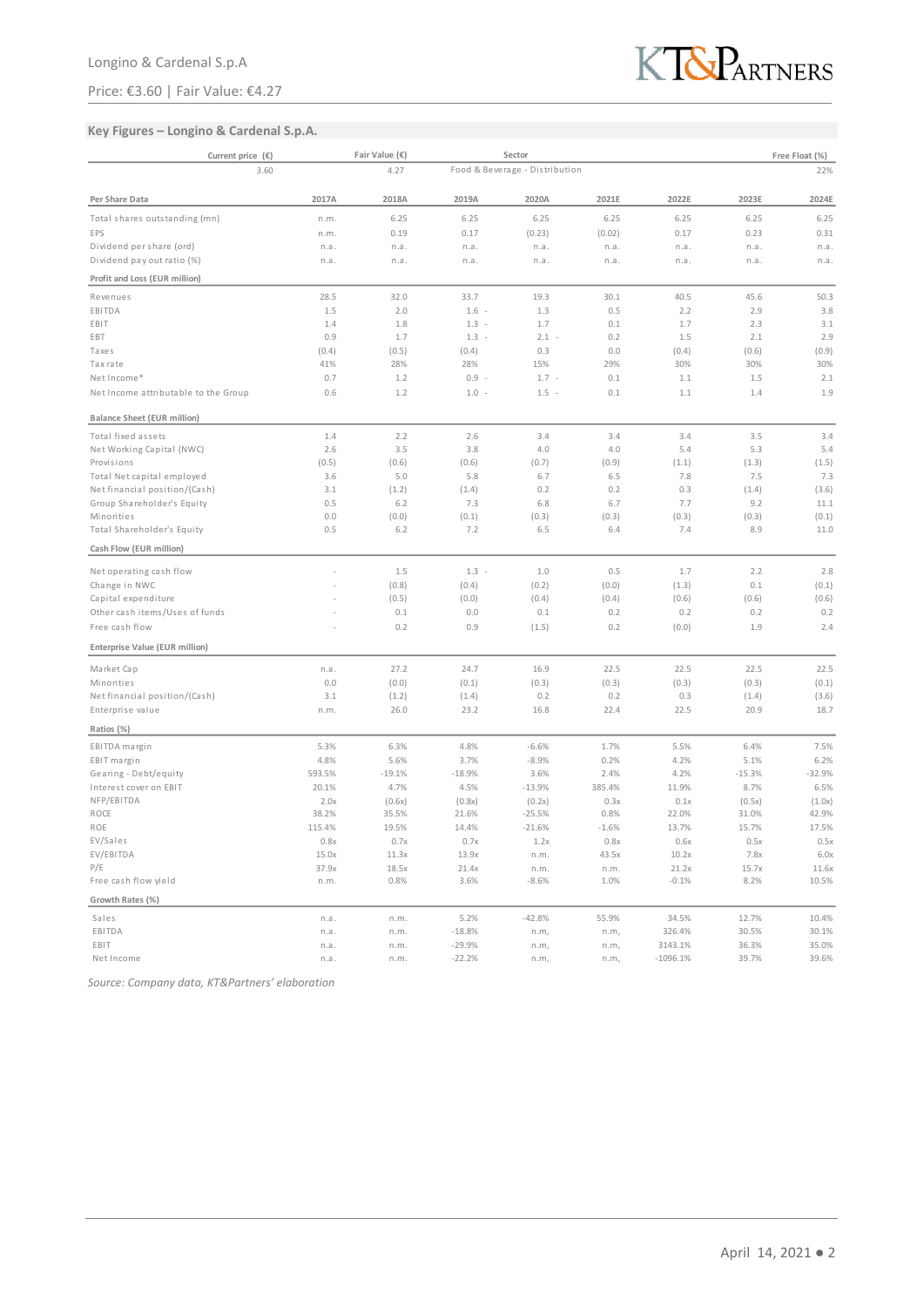#### **Company Overview**

Longino & Cardenal ("L&C") is the Italian leader in the distribution of fine food and beverage products. The Company's main market is Italy – serving 80% of the Michelinstarred restaurants and five-star hotels – followed by Hong Kong, Dubai and New York.

# **FY20 Financial Results**

L&C experienced a strong slowdown of its traditional B2B business, mainly due to pandemic restrictions. Italy and Hong Kong suffered the most, experiencing respectively a drop by 45% – in line with our estimates – and 54% – coming in €0.6mn lower than our expectations. On the other hand, Dubai, also thanks to the less severe pandemic situation, went down by only 14%, as we expected.

In the last year, L&C management turned a negative scenario into a positive one, launching – in June 2020 – its online B2C business, reaching €440k at the end of the year – higher than our estimates of €400k – experiencing an average +86% growth month over month.

2020 revenue reached €19.3mn – down by ca. 40% when compared to 2019 – broadly in line with our FY20 estimates (€19.8mn).

Gross margin came in 1pp lower than our estimates (19.4% vs 20.2%), mainly due to extraordinary costs related to impairment losses on receivables related to pandemic and lockdown extensions on the last months of the year.

EBITDA in 2020 was negative by €1.3mn vs our estimate of -€1.2mn. The result has been influenced by both revenue fall and by costs related to: i) the hiring of a Digital & E-commerce Director (in the last quarter of 2020); ii) the launch of the online platform; iii) commercial and marketing costs to sustain the new B2C business; and iv) innovations related to ERP and CRM systems and logistic activities.

We note that EBITDA has been affected by the results of the USA subsidiary, which – due to its start-up phase and COVID-19 breakout – closed the year with a negative EBITDA of €0.5mn.

On the bottom line, L&C registered in 2020 a net loss of €1.8mn, fully covered by equity reserves.

2020 NFP reached €0.2mn – from net cash of €1.3mn in 2019. We note that, following the COVID-19 breakout, the company required and obtained new financing, including two loans covered by "Decreto Liquidità" with a 90% guarantee provided by "Fondo Centrale di Garanzia" for a total of ca. €4mn. Indeed, the company closed the year with a liquidity of €7.6mn, compared to €2.2mn at the end of 2019.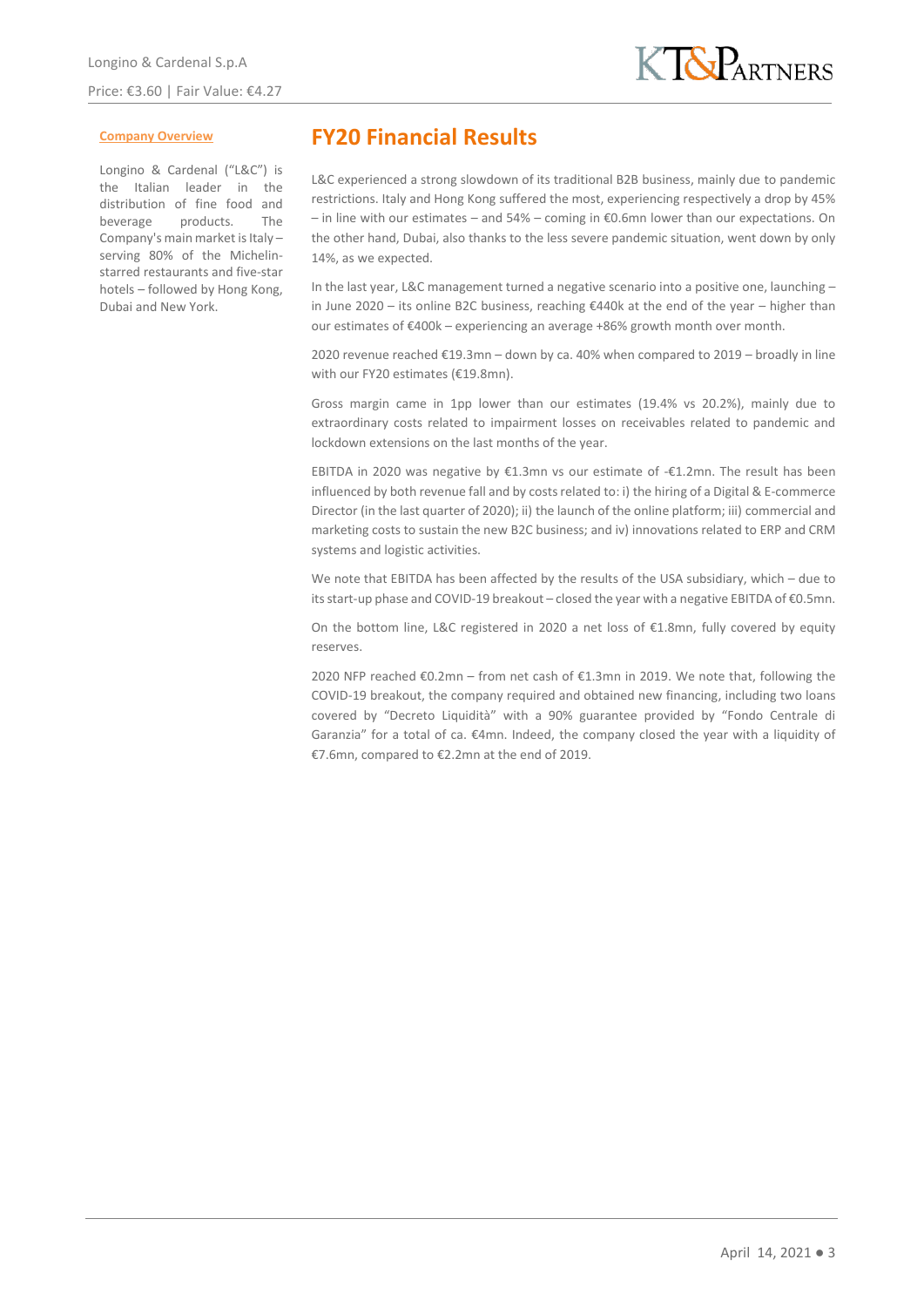### Price: €3.60 | Fair Value: €4.27



### **FY20 Income Statement**

| $\epsilon$ million               | <b>FY17A</b> | <b>FY18A</b> | <b>FY19A</b> | <b>FY20A</b> | YoY %  | <b>FY20E</b> | A vs E % |
|----------------------------------|--------------|--------------|--------------|--------------|--------|--------------|----------|
| Italy & EU                       | 24.5         | 27.5         | 28.4         | 15.7         | $-45%$ | 15.8         | $-1%$    |
| Hong Kong                        | 3.5          | 3.8          | 4.0          | 1.8          | $-54%$ | 2.4          | $-24%$   |
| Dubai                            | 0.6          | 0.8          | 1.3          | 1.1          | $-14%$ | 1.1          | 4%       |
| New York                         |              |              | 0.0          | 0.1          |        | 0.1          |          |
| Online                           |              |              |              | 0.4          |        | 0.4          |          |
| <b>Sales Revenues</b>            | 28.5         | 32.0         | 33.7         | 19.3         | $-43%$ | 19.8         | $-3%$    |
| Growth %                         |              | 12.2%        | 5.2%         | $-42.8%$     |        |              |          |
| Cost of Goods Sold               | (22.6)       | (24.8)       | (26.0)       | (15.6)       |        | (15.8)       |          |
| <b>Gross Profit</b>              | 6.0          | 7.2          | 7.7          | 3.7          | $-52%$ | 4.0          | $-7%$    |
| Gross Margin                     | 21.0%        | 22.4%        | 23.0%        | 19.4%        |        | 20.2%        |          |
| Marketing and Commercial Cost    | (1.7)        | (2.0)        | (2.3)        | (1.9)        |        | (2.2)        |          |
| Inventory and Logistics Costs    | (1.1)        | (1.3)        | (1.6)        | (1.1)        |        | (1.0)        |          |
| General and Administrative Costs | (1.7)        | (1.8)        | (2.2)        | (2.0)        |        | (2.0)        |          |
| <b>EBITDA</b>                    | 1.5          | 2.0          | 1.6          | (1.3)        | n.m.   | (1.2)        |          |
| <b>EBITDA</b> margin             | 5.3%         | 6.3%         | 4.8%         | $-6.6%$      |        | $-6.2%$      |          |
| Growth %                         |              | 32.4%        | $-18.8%$     | n.m.         |        |              |          |
| D&A and Provisions               | (0.2)        | (0.2)        | (0.4)        | (0.4)        |        | (0.4)        |          |
| <b>EBIT</b>                      | 1.4          | 1.8          | 1.3          | (1.7)        | n.m.   | (1.6)        |          |
| <b>EBIT</b> margin               | 4.8%         | 5.6%         | 3.7%         | $-8.9%$      |        | $-8.1%$      |          |
| Growth %                         |              | 31.3%        | $-29.9%$     | n.m.         |        |              |          |
| Financial Income and Expenses    | (0.3)        | (0.1)        | (0.1)        | (0.2)        |        | (0.1)        |          |
| Extra ordinary items             | (0.1)        | (0.0)        | 0.1          | (0.1)        |        | (0.2)        |          |
| <b>EBT</b>                       | 0.9          | 1.7          | 1.3          | (2.1)        | n.m.   | (1.9)        |          |
| Taxes                            | (0.4)        | (0.5)        | (0.4)        | 0.3          |        | 0.4          |          |
| <b>Tax Rate</b>                  | 41.1%        | 28.3%        | 27.5%        | 15.2%        |        | 20.0%        |          |
| Net Income                       | 0.6          | 1.2          | 0.9          | (1.8)        | n.m.   | (1.5)        |          |
| Net margin                       | 2.0%         | 3.7%         | 2.8%         | $-9.1%$      |        | $-7.5%$      |          |
| Growth %                         |              | 114.3%       | $-21.4%$     | n.m.         |        |              |          |

*Source: Company data*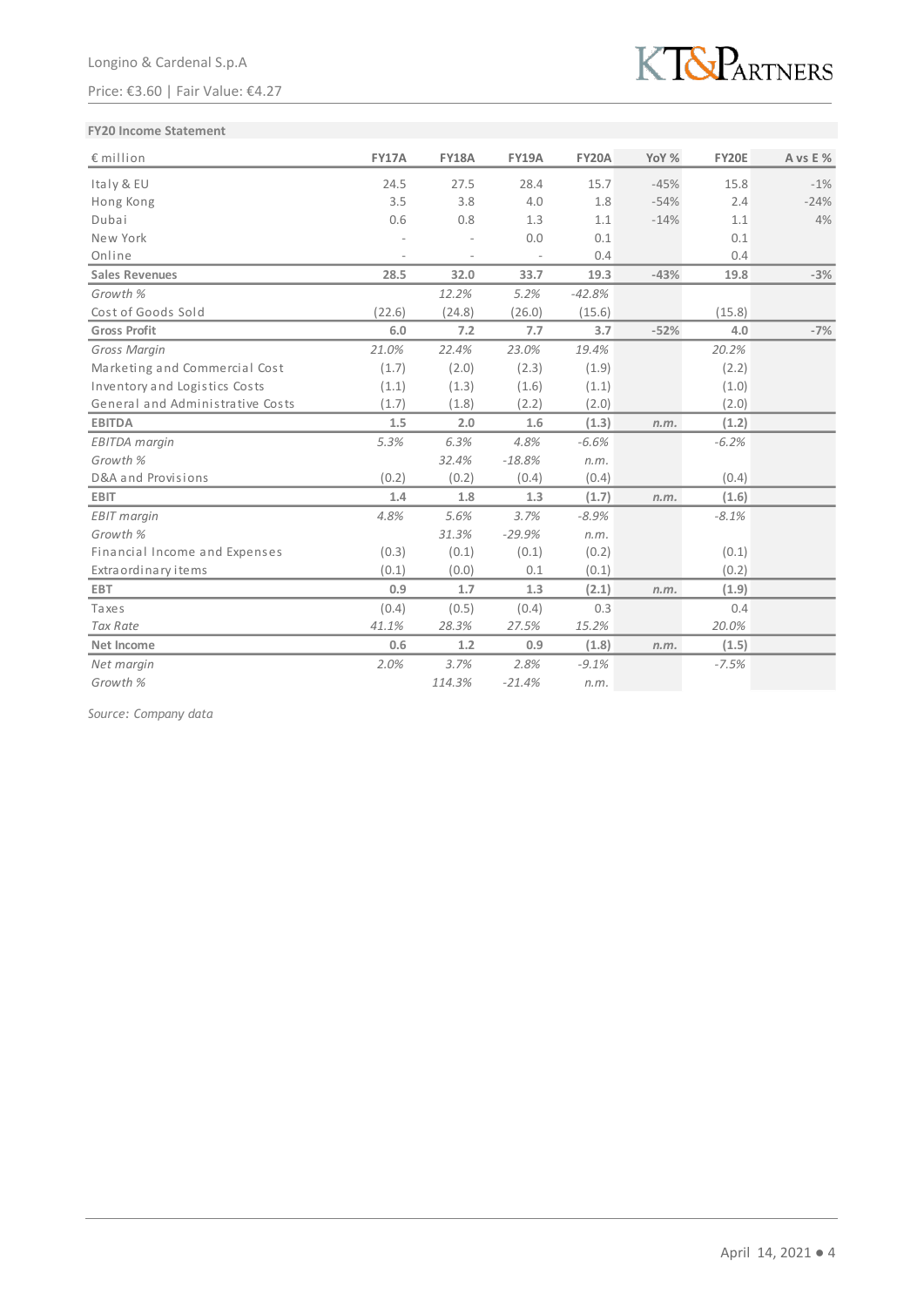# **Change in Estimates**

On the back of FY20 results and recent developments, we slightly updated our estimates.

Due to the persisting pandemic restrictions of the first months of 2021 – not factored in our previous projections – we revised downwards our 2021 revenues by 15%. Restrictions have been - and still are - severe within the EU area, while in both New York and Hong Kong the company started seeing a partial recovery. On the other hand, Dubai experienced a great start in 2021, registering +80% when compared to the same period of 2019.

The online business instead is expected to keep growing during the year and  $-$  after having generated ca. €345k in Q121 – we estimate ca. €1.8mn of revenues in 2021. Furthermore, we note that, considering its great results, the company is also planning to launch the B2C Online platform abroad.

We expect a full regime in 2022, therefore we have kept our estimates basically unchanged, also thanks to the higher than expected growth of the online business.

Looking at EBITDA, we revised downwards our expectations for 2021 (€0.5mn vs €1.5mn), due to the pandemic effects which are expected to persist for the first half of the year, while for 2022 mainly due to the delay in New York startup, we reduced the estimate by 12%.

The key points of our estimates are as follows:

- FY21 revenues at €30.1mn reaching €40.5 in 2022 (CAGR 2020–22 of 45%);
- FY21 EBITDA at €0.5mn reaching €2.2mn in 2022;
- FY21 net income at breakeven reaching €1.1mn in 2022;
- FY21 net financial position at €0.2mn and at €0.3mn in 2022.

**Change in Estimates**

| € mn                 | 2017A | 2018   | 2019     | 2020    | YoY      | 2021E    | 2021E      | Change    | 2022E      | 2022E      | Change   |
|----------------------|-------|--------|----------|---------|----------|----------|------------|-----------|------------|------------|----------|
|                      |       | Actual | Actual   | Actual  |          | Old      | <b>New</b> |           | Old        | New        |          |
| Revenues             | 28.5  | 32.0   | 33.7     | 19.3    | $-42.8%$ | 35.4     | 30.1       | $-15.0%$  | 41.3       | 40.5       | $-2.0%$  |
| YoY Change (%)       |       | 12%    | 5%       | $-43%$  |          | 11%      | $-6%$      |           | 37%        | 35%        |          |
| <b>EBITDA</b>        | 1.5   | 2.0    | 1.6      | (1.3)   | n.m.     | 1.5      | 0.5        | $-64.6%$  | 2.5        | 2.2        | $-11.9%$ |
| YoY Change (%)       |       | 32.4%  | $-18.8%$ | n.m.    |          | $-26.7%$ | $-74.0%$   |           | 384.2%     | 326.4%     |          |
| <b>EBITDA Margin</b> | 5.3%  | 6.3%   | 4.8%     | $-6.6%$ |          | 4.2%     | 1.7%       |           | 6.1%       | 5.5%       |          |
| <b>EBIT</b>          | 1.4   | 1.8    | 1.3      | (1.7)   | n.m.     | 1.0      | 0.1        | $-94.9%$  | 2.0        | 1.7        | $-15.3%$ |
| YoY Change (%)       |       | 31.3%  | $-29.9%$ | n.m.    |          | $-42.0%$ | $-97.1%$   |           | 3731.0%    | 3143.1%    |          |
| <b>EBIT Margin</b>   | 4.8%  | 5.6%   | 3.7%     | $-8.9%$ |          | 2.9%     | 0.2%       |           | 4.9%       | 4.2%       |          |
| Net Income           | 0.6   | 1.2    | 0.9      | (1.8)   | n.m.     | 0.7      | (0.1)      | $-115.9%$ | 1.4        | 1.1        | $-21.7%$ |
| YoY Change (%)       |       | 114.3% | $-21.4%$ | n.m.    |          | $-44.0%$ | $-108.9%$  |           | $-1372.1%$ | $-1096.1%$ |          |
| Net Margin           | 2.0%  | 3.7%   | 2.8%     | $-9.1%$ |          | 1.9%     | $-0.4%$    |           | 3.3%       | 2.6%       |          |
| NFP/(Cash)           | 3.1   | (1.2)  | (1.4)    | 0.2     | 1.6      | 0.9      | 0.2        | (0.7)     | (0.1)      | 0.3        | 0.4      |
| YoY Change (€mn)     |       | (4.3)  | (0.2)    | 1.6     |          | 0.7      | (0.1)      |           | (0.3)      | 0.2        |          |

*Source: FactSet, KT&Partners' elaboration*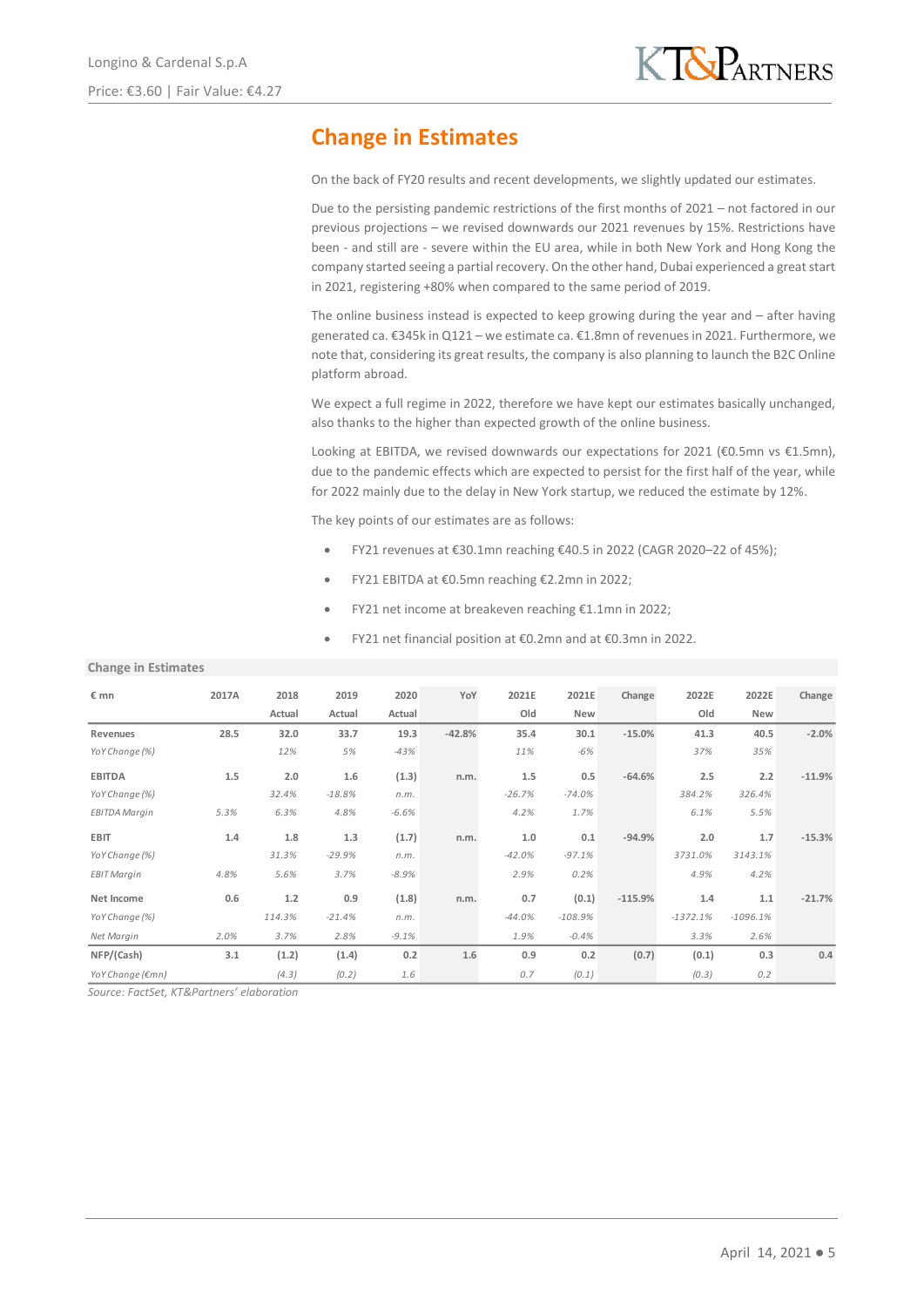# **Valuation**

## **Overview**

Following the projections of L&C's future financials, we carried out the valuations of the company by applying the following methods: i) DCF method; ii) EV/EBITDA multiple and P/E – which capture L&C's traditional business; and iii) EV/Sales multiple on online business.

According to the different valuation methods, our estimated fair value is equal to €26.7mn or €4.27ps.

**Valuation Recap**

|                                 | Equity Value €mn | Value per share $\epsilon$ |
|---------------------------------|------------------|----------------------------|
|                                 | 27.3             | 4.37                       |
| EV/EBITDA                       | 19.6             | 3.14                       |
| P/E                             | 17.4             | 2.78                       |
| <b>Average - Multiples</b>      | 18.5             | 2.96                       |
| Online B <sub>2C</sub>          | 7.6              | 1.21                       |
| <b>Sum of parts - Multiples</b> | 26.1             | 4.17                       |
| Avergae - btw method            | 26.7             | A 77                       |

*Source: FactSet, KT&Partners' elaboration*

## **Online Upside**

We note that the market multiple valuation, based on 2021 and 2022 data, does not capture the upside of the recently launched online business.

Therefore, we carried out a market multiple valuation of the online B2C standalone considering as a peer company Ocado Group PLC, an online grocery supermarket based in the UK. Ocado generated €2.6bn revenues in 2020 and reached €18bn of market capitalization on the London Stock Exchange.

Applying Ocado's 2021–22 EV/Sales multiples to our estimates of L&C's online business, we ended up with a market value of €7.6mn (€1.21ps).

| <b>Online Valuation</b> |  |
|-------------------------|--|
|                         |  |

| Multiple Valuation ( $\epsilon$ mn) | 2021E | 2022E |
|-------------------------------------|-------|-------|
| EV/Sales Ocado                      | 5.5x  | 4.8x  |
| Longino Online Sales                | 1.8   | 2.5   |
| <b>Enterprise value</b>             | 9.7   | 11.8  |
| Longino Online Net Debt             | 0.0   | 0.0   |
| <b>Equity Value</b>                 | 9.7   | 11.8  |
| Average Equity Value                |       | 10.8  |
| Size/Liquidity Discount             | 30%   |       |
| <b>Equity Value Post-Discount</b>   |       | 7.6   |
| Number of shares (mn)               | 6.3   |       |
| Value per Share $\epsilon$          | 1.21  |       |

*Source: FactSet, KT&Partners' elaboration*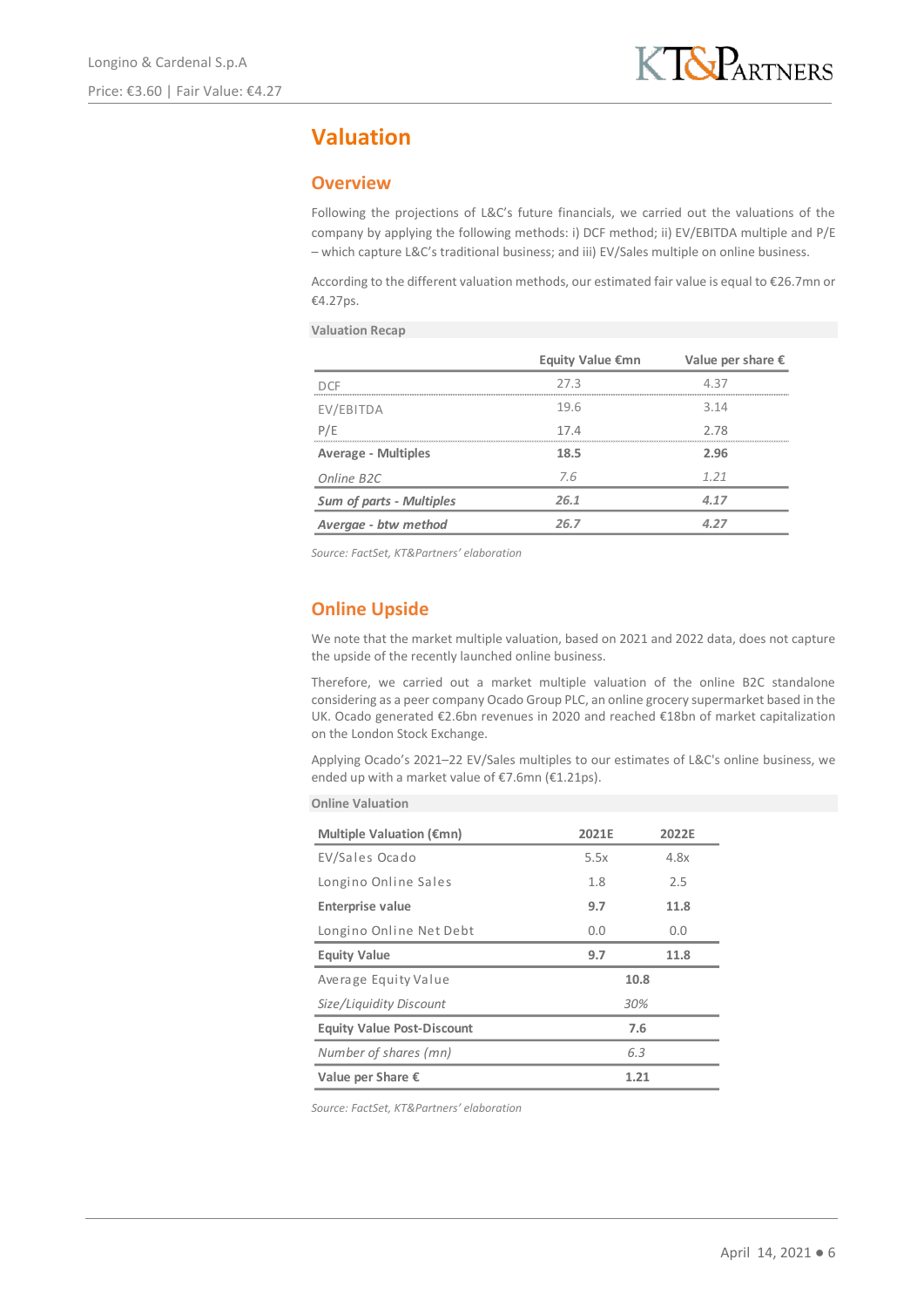

## **Market Multiples Valuation**

Following the comparables analysis, we proceeded with the definition of market multiples for each peer group, focusing on 2020–22 data.

#### **Peer Comperison – Market Multiples 2020–22**

|                                |            | Market | EV/SALES | EV/SALES |      |       | EV/SALES EV/EBITDA EV/EBITDA EV/EBITDA |       | EV/EBIT | EV/EBIT | EV/EBIT | EV/EBIT | P/E  | P/E   | P/E   |
|--------------------------------|------------|--------|----------|----------|------|-------|----------------------------------------|-------|---------|---------|---------|---------|------|-------|-------|
| Company Name                   | Exchange   | Cap    | 2020     | 2021     | 2022 | 2020  | 2021                                   | 2022  | 2020    | 2021    | 2022    | 2023    | 2020 | 2021  | 2022  |
| MARR SpA                       | Milan      | 1,243  | 1.4x     | 1.0x     | 0.8x | n.m   | 15.8x                                  | 11.8x | n.m     | 24.3x   | 15.5x   | 14.4x   | n.m  | 35.2x | 21.1x |
| METRO AG                       | XETRA      | 3,274  | 0.3x     | 0.3x     | 0.3x | 15.5x | 6.1x                                   | 5.4x  | n.m     | 21.7x   | 14.9x   | 13.2x   | 7.0x | n.m   | 20.4x |
| <b>Bid Corporation Limited</b> | <b>JSE</b> | 5,529  | 0.9x     | 0.9x     | 0.8x | 14.7x | 14.8x                                  | 11.1x | 21.9x   | 21.9x   | 15.0x   | 13.4x   | n.m  | 32.5x | 20.5x |
| Performance Food Group Company | NYSE       | 6,537  | 0.4x     | 0.4x     | 0.3x | n.m   | 17.6x                                  | 13.8x | n.m     | 31.8x   | 21.5x   | 17.4x   | n.m  | 43.7x | 25.3x |
| US Foods Holding Corp.         | NYSE       | 7,327  | 0.6x     | 0.5x     | 0.5x | 26.3x | 13.4x                                  | 10.6x | n.m     | 21.5x   | 15.5x   | 13.2x   | n.m  | 26.2x | 16.4x |
| Sysco Corporation              | NYSE       | 34,965 | 0.9x     | 1.0x     | 0.9x | 22.2x | 22.3x                                  | 14.4x | 39.1x   | 34.9x   | 18.6x   | 16.9x   | n.m  | n.m   | 25.2x |
| United Natural Foods, Inc.     | NYSE       | 1,723  | 0.2x     | 0.2x     | 0.2x | 8.3x  | 7.7x                                   | 7.8x  | 15.6x   | 14.7x   | 14.0x   | 13.8x   | n.m  | 10.7x | 10.5x |
| Premium Brands Holdings Corp   | Toronto    | 3,496  | 1.6x     | 1.3x     | 1.2x | 20.2x | 14.3x                                  | 12.6x | 33.6x   | 19.9x   | 18.1x   | n.a.    | n.m  | 27.0x | 22.3x |
| Metcash Limited                | ASX        | 2,428  | n.a.     | 0.3x     | 0.3x | n.a.  | 8.1x                                   | 7.8x  | n.a.    | 11.5x   | 11.1x   | 10.3x   | n.a. | 16.0x | 14.8x |
| Average peer group             |            | 7,391  | 0.8x     | 0.7x     | 0.6x | 17.9x | 13.4x                                  | 10.6x | 27.5x   | 22.5x   | 16.0x   | 14.1x   | 7.0x | 27.3x | 19.6x |
| Median peer group              |            | 3,496  | 0.7x     | 0.5x     | 0.5x | 17.8x | 14.3x                                  | 11.1x | 27.7x   | 21.7x   | 15.5x   | 13.6x   | 7.0x | 27.0x | 20.5x |

*Source: FactSet, KT&Partners' elaboration*

We based our valuation upon a size/liquidity discount of 20%, and our estimates of L&C's EBITDA and Net Income for 2022 only, considering that 2021 is penalized by persisting pandemic restrictions.

#### **Multiple Valuation – EV/EBITDA and P/E**

| Multiple Valuation ( $\epsilon$ mn) | 2022E |
|-------------------------------------|-------|
| EV/EBITDA Comps                     | 11.1x |
| Longino EBITDA                      | 2.2   |
| <b>Enterprise value</b>             | 24.8  |
| Longino Net Debt FY20               | 0.2   |
| <b>Equity Value</b>                 | 24.5  |
| Average Equity Value                | 24.5  |
| <b>Liquidity Discount</b>           | 20%   |
| <b>Equity Value Post-Discount</b>   | 19.6  |
| Number of shares (mn)               | 6.3   |
| Value per Share $\epsilon$          | 3.14  |

| <b>Multiple Valuation (€mn)</b>   | 2022F |
|-----------------------------------|-------|
| P/E Comps                         | 20.5x |
| Longino Net Income                | 1.1   |
| <b>Equity Value</b>               | 21.7  |
| Average Equity Value              | 21.7  |
| Liquidity Discount                | 20%   |
| <b>Equity Value Post-Discount</b> | 17.4  |
| Number of shares (thousand)       | 6.3   |
| Value per Share $\epsilon$        | 2.78  |
|                                   |       |

*Source: Company data, FactSet, KT&Partners' elaboration*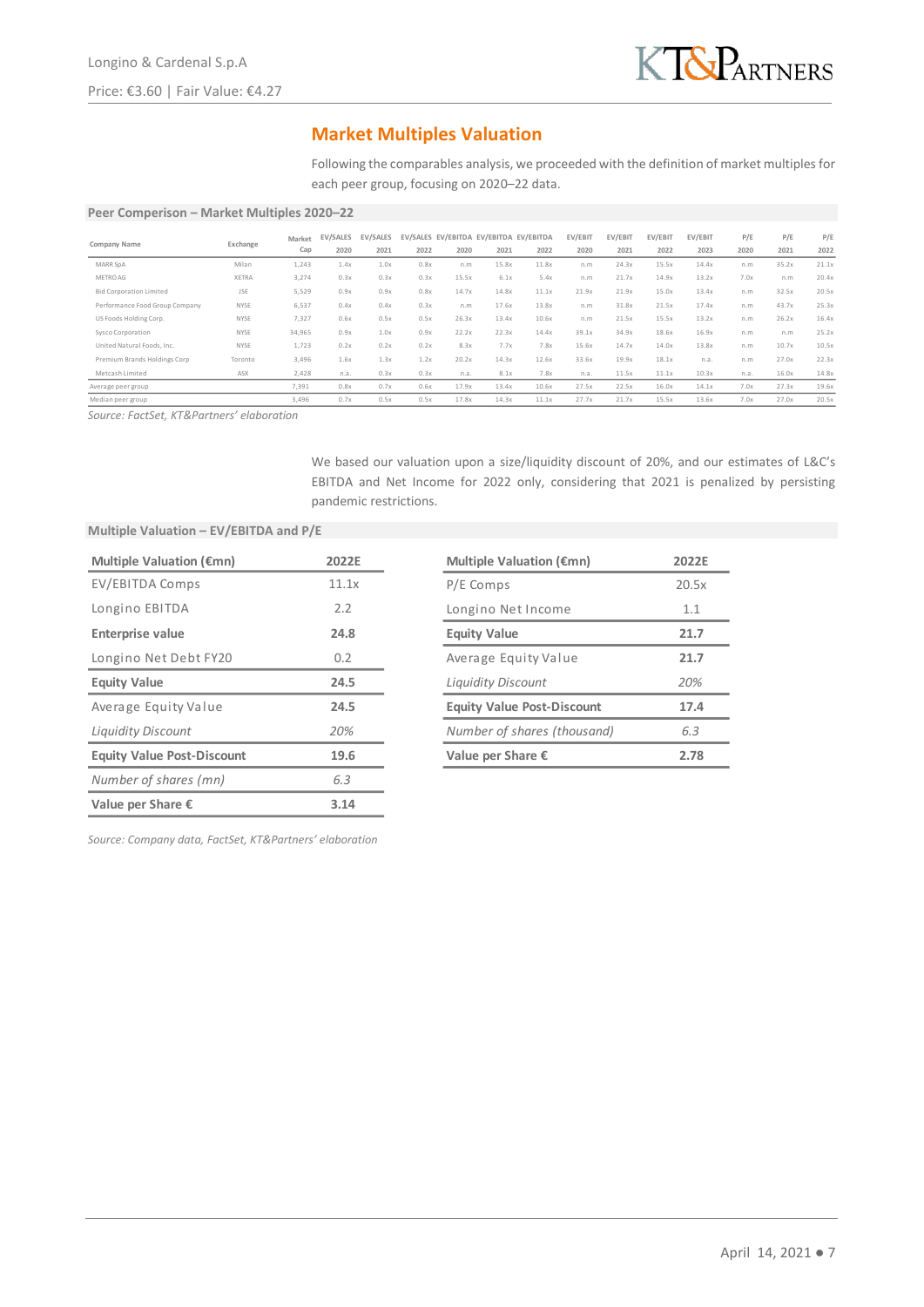## **DCF Valuation**

**DCF Valuation**

We have also conducted our valuation using a five-year DCF model, based on 10.1% cost of equity and a target capital structure of 85% equity and 15% debt. The cost of equity is a function of the risk-free rate of 0.7% (Italian 10y BTP), 5.4% equity risk premium (Damodaran for the mature market) and a premium for size and liquidity of 5.2%. We, therefore, obtained 9.3% WACC.

We discounted 2020E-24E annual cash flows and considered a terminal growth rate of 2%; then we carried out a sensitivity analysis on the terminal growth rate  $(+/- 0.25%)$  and on WACC (+/- 0.25%).

| PUI TUINUIVIUI                 |       |       |       |       |
|--------------------------------|-------|-------|-------|-------|
| € thous and                    | 2021E | 2022E | 2023E | 2024E |
| <b>EBIT</b>                    | 0.1   | 1.7   | 2.3   | 3.1   |
| Taxes                          | (0.0) | (0.5) | (0.7) | (0.9) |
| D&A                            | 0.5   | 0.5   | 0.6   | 0.6   |
| Change in Net Working Capital  | (0.0) | (1.3) | 0.1   | (0.1) |
| Change in Funds                | 0.2   | 0.2   | 0.2   | 0.2   |
| <b>Net Operating Cash Flow</b> | 0.6   | 0.6   | 2.5   | 3.0   |
| Capex                          | (0.4) | (0.6) | (0.6) | (0.6) |
| <b>FCFO</b>                    | 0.2   | (0.0) | 1.9   | 2.4   |
| g                              | 2.0%  |       |       |       |
| Wacc                           | 9.3%  |       |       |       |
| FCFO (discounted)              | 0.2   | (0.0) | 1.5   | 1.7   |
| Discounted Cumulated FCFO      | 3.4   |       |       |       |
| <b>TV</b>                      | 33.6  |       |       |       |
| TV (discounted)                | 24.2  |       |       |       |
| <b>Enterprise Value</b>        | 27.5  |       |       |       |
| NFP FY20A                      | 0.2   |       |       |       |
| <b>Equity Value</b>            | 27.3  |       |       |       |
|                                |       |       |       |       |
| Current number of shares (mn)  | 6.3   |       |       |       |
| Value per share $(\epsilon)$   | 4.37  |       |       |       |
|                                |       |       |       |       |

*Source: Company data, KT&Partners' elaboration*

**Sensitivity Analysis – Growth rate and WACC – (€ k)**

| $\epsilon$ mn           |      |      |      | <b>WACC</b> |      |      |
|-------------------------|------|------|------|-------------|------|------|
|                         |      | 9.8% | 9.5% | 9.3%        | 9.0% | 8.8% |
| Terminal growth<br>Rate | 1.5% | 23.9 | 24.7 | 25.6        | 26.6 | 27.6 |
|                         | 1.8% | 24.6 | 25.5 | 26.4        | 27.5 | 28.6 |
|                         | 2.0% | 25.3 | 26.3 | 27.3        | 28.4 | 29.6 |
|                         | 2.3% | 26.1 | 27.1 | 28.2        | 29.4 | 30.7 |
|                         | 2.5% | 27.0 | 28.1 | 29.2        | 30.5 | 31.8 |

*Source: KT&Partners' elaboration*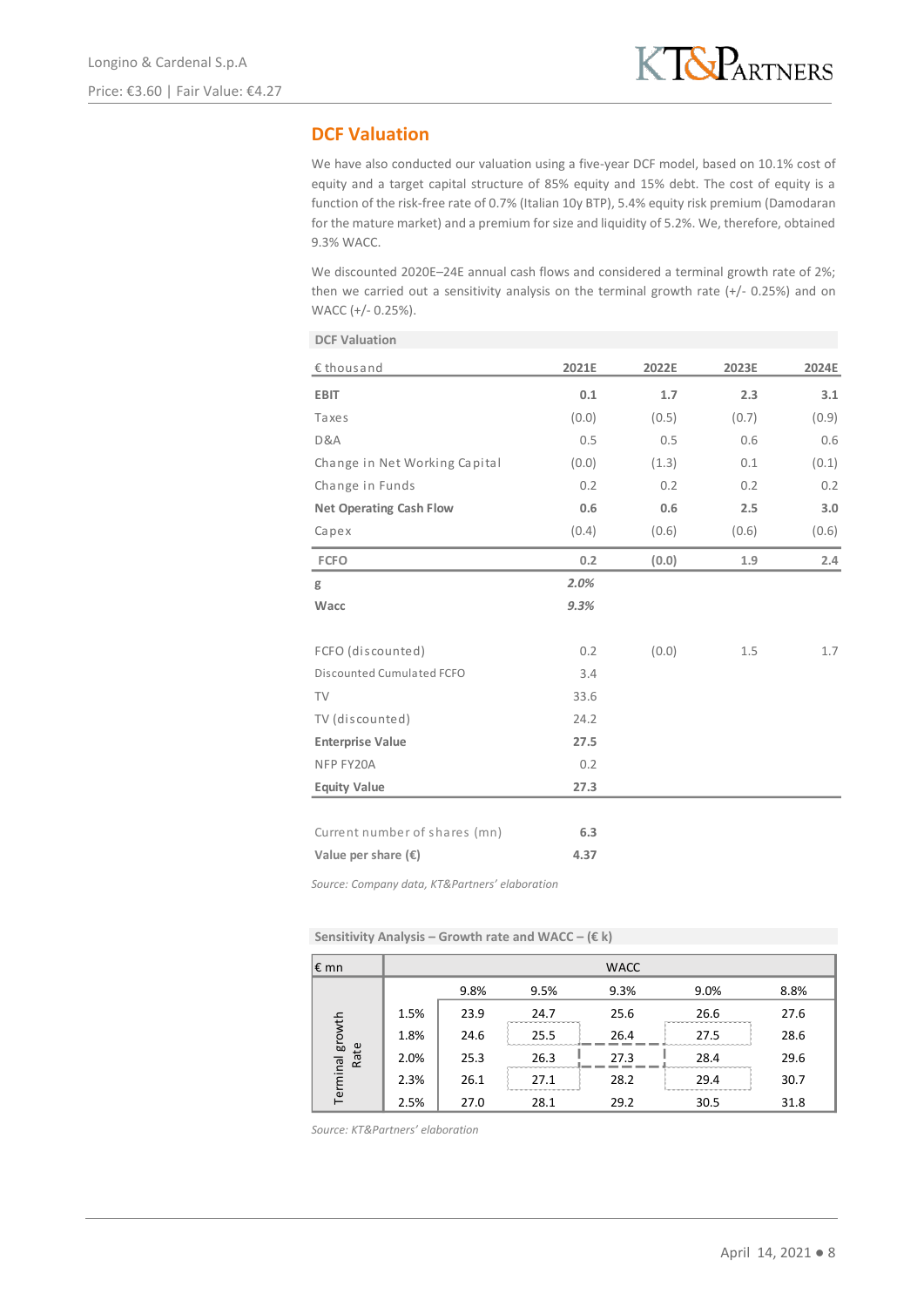# **Appendix**

## **Peer Comparison**

We carried out an in-depth analysis of potential public companies that could be considered as peers of L&C, taking into account its core business, growth profile, profitability structure and geographical distribution. Therefore, our panel consists of nine companies:

- **MARR SpA (MARR-IT)** listed on the Borsa Italiana stock exchange with a market capitalization of ca. €1bn. MARR-IT engages in distribution of food products to the nondomestic catering sector. MARR-IT distributes its products – groceries, seafood, meat, fruit and vegetables, and equipment – to the HO.RE.CA. businesses and to canteens. The company was founded in 1972 and is headquartered in Italy. In FY20, the company reached €1.0bn of revenues.
- **METRO AG (B4B-DE)** listed on the Xetra stock exchange (Germany) with a market capitalization of ca. €3bn. METRO engages in the wholesale and foodservice distribution. The firm serves the HO.RE.CA. sector as well as independent traders. It operates through the geographical segments Germany, Western EU, Russia, Eastern EU, Asia and Other. METRO was founded in 1997 and is headquartered in Germany. In FY20, the company reached €26bn of revenues.
- **Bid Corporation Limited (BID-ZA)** listed on the Johannesburg stock exchange (South Africa) with a market capitalization of ca. €5.5bn. BID-ZA engages in the foodservice business. It operates through the following geographical segments: Australasia, UK, EU, Emerging Markets and Corporate. The company was founded by Brian Joffe in 1998 and is headquartered in South Africa. In FY20, the company reached €7bn of revenues.
- **Performance Food Group Company (PFGC)** listed on the New York stock exchange with a market capitalization of ca. €6.5bn. PFGC engages in the marketing and distribution of food products. It operates through the: a) Foodservice segment delivering food and foodrelated products to restaurants and other food-away-from-home locations, and b) the Vistar segment offering candy, snacks and beverages to customers. The company was founded in 1885 and is headquartered in the USA. In FY20, the company reached €23bn of revenues.
- **US Foods Holding Corp. (USFD)** listed on the New York stock exchange with a market capitalization of ca. €7bn. USFD operates as a foodservice distributor offering frozen and dry food and non-food products in the US. USFD is headquartered in the USA. In FY20, the company reached €20bn of revenues.
- **Sysco Corporation (SYY)** listed on the New York stock exchange with a market capitalization of ca. €35bn. SYY engages in selling, marketing and distribution of food products to restaurants, healthcare and educational facilities, and lodging establishments. The company was founded in 1969 and is headquartered in the USA. In FY20, SYY reached €48bn of revenues.
- **United Natural Foods Inc. (UNFI)** listed on the New York stock exchange with a market capitalization of ca. €2bn. UNFI engages in the distribution of natural organic and specialty foods and non-food products operating through wholesale and retail segments. The company was founded in 1976 and is headquartered in the USA. In FY20, UNFI reached €24bn of revenues.
- **Premium Brands Holdings Corp. (PBH-CA)** listed on the Toronto stock exchange with a market capitalization of ca. €3.5bn. PBH-CA manufactures and distributes a variety of specialty food products. The company was founded in 1917 and is headquartered in Canada. In FY20, PBH-CA reached €2.7bn of revenues.
- **Metcash Limited (MTS-AU)** listed on the ASX stock exchange (Australia) with a market capitalization of ca. €2.5bn. MTS-AU engages in the distribution and marketing of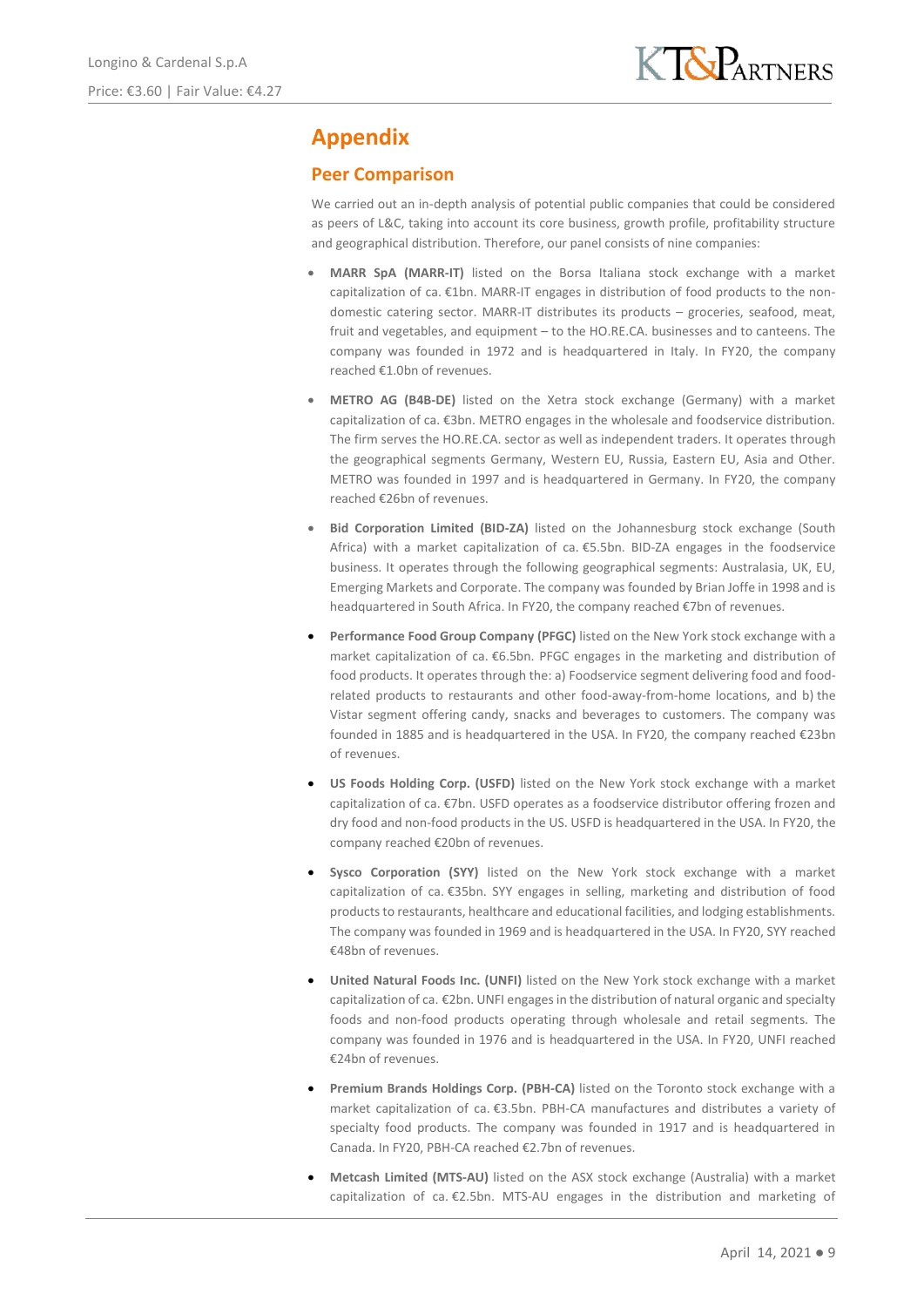

consumer goods such as food, liquor and hardware. The Food segment includes the distribution of a range of products and services to independent retail outlets and hotels. The company was founded in 1927 and is headquartered in Australia. In FY19, MTS reached €7.9bn of revenues.

We analyzed the peer companies by considering their marginalities and historical growth rates and compared their average results to L&C's historical and expected financials. The peer companies have a level of EBITDA marginality which is in line with L&C's: the average EBITDA margin expected in 2022 – the first year of full regime expected - is equal to 5.4%, whereas we expect 5.5% for L&C. Looking at the 2022 net margin, L&C is expected at 2.6%, which is in line with the peer average of 2.3%.

### **Peers Comparison – Profitability**

|                                | <b>EBITDA Margin</b> |      |      |      |      | Net Margin |      |      |      |      |      |      |
|--------------------------------|----------------------|------|------|------|------|------------|------|------|------|------|------|------|
| Company Name                   | 2017                 | 2018 | 2019 | 2020 | 2021 | 2022       | 2017 | 2018 | 2019 | 2020 | 2021 | 2022 |
| MARR SpA                       | 4.1%                 | 4.1% | 4.2% | neq  | 6.3% | 7.2%       | 4.1% | 4.2% | 4.0% | neq  | 2.7% | 3.7% |
| METRO AG                       | 1.5%                 | 0.9% | 2.2% | 1.8% | 4.6% | 5.1%       | 1.2% | 1.3% | 1.5% | nea  | 0.1% | 0.6% |
| Bid Corporation Limited        | 6.3%                 | 6.0% | 6.2% | 5.8% | 5.8% | 6.9%       | 3.6% | 3.6% | 3.7% | 1.3% | 2.5% | 3.5% |
| Performance Food Group Company | 2.0%                 | 2.2% | 2.2% | 0.7% | 2.1% | 2.5%       | 0.6% | 1.1% | 0.8% | neq  | 0.6% | 1.0% |
| US Foods Holding Corp.         | 4.0%                 | 4.1% | 4.3% | 2.3% | 4.1% | 4.7%       | 1.8% | 1.7% | 1.5% | nea  | 1.3% | 1.8% |
| Sysco Corporation              | 5.6%                 | 5.3% | 5.4% | 4.0% | 4.5% | 5.9%       | 2.1% | 2.4% | 2.8% | 0.4% | 1.4% | 2.8% |
| United Natural Foods, Inc.     | 3.4%                 | 3.2% | 2.2% | 2.3% | 2.6% | 2.6%       | 1.4% | 1.6% | neg  | nea  | 0.7% | 0.7% |
| Premium Brands Holdings Corp   | 8.7%                 | 8.3% | 8.4% | 7.7% | 9.3% | 9.8%       | 3.7% | 3.2% | 2.3% | 2.1% | 4.2% | 4.5% |
| Metcash Limited                | 2.4%                 | 2.3% | 3.5% | n.a. | 3.9% | 4.0%       | neg  | 1.5% | neg  | n.a. | 1.7% | 1.7% |
| Peers Average                  | 4.2%                 | 4.1% | 4.3% | 3.5% | 4.8% | 5.4%       | 2.3% | 2.3% | 2.4% | 1.2% | 1.7% | 2.3% |
| Longino                        | 5.3%                 | 6.3% | 4.8% | neg  | 1.7% | 5.5%       | 2.1% | 3.8% | 3.1% | neg  | neg  | 2.6% |

According to our forecast, L&C's revenues will grow at 45.0% CAGR between 2020A and 2022E, overperforming its peers which on average stood at 1% CAGR.

#### **Peers Comparison – Sales (€mn) and Sales CAGR (%)**

|                                                                                                                                       |              |                       | <b>EBITDA</b> Margin         |              |              |                                                                                                                                                | Net Margin                   |                         |
|---------------------------------------------------------------------------------------------------------------------------------------|--------------|-----------------------|------------------------------|--------------|--------------|------------------------------------------------------------------------------------------------------------------------------------------------|------------------------------|-------------------------|
| Company Name                                                                                                                          | 2017         | 2018                  | 2019<br>2020                 | 2021         | 2022         | 2017                                                                                                                                           | 2018<br>2019                 | 2020                    |
| MARR SpA                                                                                                                              | 4.1%         | 4.1%                  | 4.2%<br>neg                  | 6.3%         | 7.2%         | 4.1%                                                                                                                                           | 4.2%<br>4.0%                 | neg                     |
| METRO AG                                                                                                                              | 1.5%         | 0.9%                  | 2.2%<br>1.8%                 | 4.6%         | 5.1%         | 1.2%                                                                                                                                           | 1.3%<br>1.5%                 | neg                     |
| Bid Corporation Limited                                                                                                               | 6.3%         | 6.0%                  | 6.2%<br>5.8%                 | 5.8%         | 6.9%         | 3.6%                                                                                                                                           | 3.6%<br>3.7%                 | 1.3%                    |
| Performance Food Group Company                                                                                                        | 2.0%         | 2.2%                  | 2.2%<br>0.7%                 | 2.1%         | 2.5%         | 0.6%                                                                                                                                           | 1.1%<br>0.8%                 | neg                     |
| US Foods Holding Corp.<br>Sysco Corporation                                                                                           | 4.0%<br>5.6% | 4.1%<br>5.3%          | 4.3%<br>2.3%<br>5.4%<br>4.0% | 4.1%<br>4.5% | 4.7%<br>5.9% | 1.8%<br>2.1%                                                                                                                                   | 1.7%<br>1.5%<br>2.4%<br>2.8% | neg<br>0.4%             |
| United Natural Foods, Inc.                                                                                                            | 3.4%         | 3.2%                  | 2.2%<br>2.3%                 | 2.6%         | 2.6%         | 1.4%                                                                                                                                           | 1.6%<br>neg                  | neg                     |
| Premium Brands Holdings Corp                                                                                                          | 8.7%         | 8.3%                  | 8.4%<br>7.7%                 | 9.3%         | 9.8%         | 3.7%                                                                                                                                           | 3.2%<br>2.3%                 | 2.1%                    |
| Metcash Limited                                                                                                                       | 2.4%         | 2.3%                  | 3.5%<br>n.a.                 | 3.9%         | 4.0%         | neg                                                                                                                                            | 1.5%<br>neg                  | n.a.                    |
| Peers Average<br>Longino                                                                                                              | 4.2%<br>5.3% | 4.1%<br>6.3%          | 3.5%<br>4.3%<br>4.8%<br>neg  | 4.8%<br>1.7% | 5.4%<br>5.5% | 2.3%<br>2.1%                                                                                                                                   | 2.3%<br>2.4%<br>3.8%<br>3.1% | 1.2%<br>neg             |
| Source: Company data, FactSet, KT&Partners' elaboration                                                                               |              |                       |                              |              |              | According to our forecast, L&C's revenues will grow at 45.0% CAGR betwee<br>2022E, overperforming its peers which on average stood at 1% CAGR. |                              |                         |
| Peers Comparison – Sales (€mn) and Sales CAGR (%)<br>Company Name                                                                     |              | Sales<br>2018         | 2019                         | 2020         | YoY          | Sales<br>2021                                                                                                                                  | 2022                         | CAGR<br>2020-'22        |
| <b>MARR SpA</b>                                                                                                                       |              | 1,628                 | 1,651                        | 1,048        | $-36.5%$     | 1,444                                                                                                                                          | 1,704                        | 27.5%                   |
| METRO AG                                                                                                                              |              |                       |                              |              | $-5.2%$      |                                                                                                                                                |                              |                         |
|                                                                                                                                       |              | 27,077                | 27,339                       | 25,913       |              | 24,919                                                                                                                                         | 25,829                       | $-0.2%$                 |
| Bid Corporation Limited                                                                                                               |              | 7,671                 | 7,987                        | 6,993        | $-12.4%$     | 6,935                                                                                                                                          | 7,795                        | 5.6%                    |
| Performance Food Group Company                                                                                                        |              | 14,777                | 17,307                       | 22,692       | 31.1%        | 23,798                                                                                                                                         | 26,386                       | 7.8%                    |
| US Foods Holding Corp.                                                                                                                |              | 20,492                | 23,175                       | 20,075       | $-13.4%$     | 22,262                                                                                                                                         | 24,334                       | 10.1%                   |
| Sysco Corporation                                                                                                                     | 49,252       | 52,696                | 47,845                       | $-9.2%$      | 41,665       | 49,446                                                                                                                                         | 1.7%                         |                         |
| United Natural Foods, Inc.                                                                                                            |              | 8,567                 | 19,625                       | 23,936       | 22.0%        | 22,875                                                                                                                                         | 23,361                       | $-1.2%$                 |
| Premium Brands Holdings Corp                                                                                                          |              | 1,979                 | 2,457                        | 2,661        | 8.3%         | 3,094                                                                                                                                          | 3,338                        | 12.0%                   |
| Metcash Limited                                                                                                                       |              | 7,983                 | 7,926                        | n.a.         | n.a.         | 9,026                                                                                                                                          | 9,157                        | n.a.                    |
| <b>Peers Average</b>                                                                                                                  |              | 15,492                | 17,796                       | 18,895       | 6.2%         | 17,335                                                                                                                                         | 19,039                       | 0.4%                    |
| Longino                                                                                                                               |              | 32                    | 34                           | 19           | $-43%$       | 30                                                                                                                                             | 40                           | 45%                     |
|                                                                                                                                       |              |                       |                              |              |              |                                                                                                                                                |                              |                         |
| Source: Company data, FactSet, KT&Partners' elaboration<br>Peers Comparison - EBITDA (€mn) and EBITDA CAGR (%)<br><b>Company Name</b> |              | <b>EBITDA</b><br>2018 | 2019                         | 2020         | YoY          | <b>EBITDA</b><br>2021                                                                                                                          | 2022                         | <b>CAGR</b><br>2020-'22 |
| MARR SpA                                                                                                                              |              | 67                    | 70                           | -6           | $-108.6%$    | 91                                                                                                                                             | 123                          | n.a.                    |
| METRO AG                                                                                                                              |              | 236                   | 608                          | 456          | $-25.0%$     | 1,149                                                                                                                                          | 1,314                        | n.m.                    |
| Bid Corporation Limited                                                                                                               |              | 464                   | 493                          | 408          | $-17.4%$     | 405                                                                                                                                            | 539                          | 15.0%                   |
| Performance Food Group Company                                                                                                        |              | 325                   | 384                          | 160          | $-58.3%$     | 507                                                                                                                                            | 647                          | n.m.                    |
| US Foods Holding Corp.                                                                                                                |              | 847                   | 994                          | 461          | $-53.6%$     | 904                                                                                                                                            | 1,141                        | n.m.                    |
| Sysco Corporation                                                                                                                     |              | 2,616                 | 2,841                        | 1,900        | $-33.1%$     | 1,886                                                                                                                                          | 2,932                        | 24.2%                   |
| United Natural Foods, Inc.                                                                                                            |              | 276                   | 432                          | 558          | 29.3%        | 600                                                                                                                                            | 596                          | 3.4%                    |
| Premium Brands Holdings Corp                                                                                                          |              | 164                   | 207                          | 204          | $-1.3%$      | 289                                                                                                                                            | 328                          | 26.6%                   |
| Metcash Limited                                                                                                                       |              | 184                   | 281                          | n.a.         | n.a.         | 352                                                                                                                                            | 365                          | n.a.                    |
| <b>Peers Average</b>                                                                                                                  |              | 575                   | 701                          | 518          | $-26.2%$     | 687                                                                                                                                            | 887                          | 30.9%                   |
| Longino                                                                                                                               |              | $\overline{2}$        | $\overline{2}$               | $-1$         | $-178%$      | $\mathbf{1}$                                                                                                                                   | $\overline{2}$               | n.a.                    |

#### **Peers Comparison – EBITDA (€mn) and EBITDA CAGR (%)**

| Company Name                   | <b>EBITDA</b>  |                | YoY   | <b>EBITDA</b> |              | CAGR           |          |
|--------------------------------|----------------|----------------|-------|---------------|--------------|----------------|----------|
|                                | 2018<br>2019   |                | 2020  |               | 2021         | 2022           | 2020-'22 |
| MARR SpA                       | 67             | 70             | $-6$  | $-108.6%$     | 91           | 123            | n.a.     |
| <b>METRO AG</b>                | 236            | 608            | 456   | $-25.0%$      | 1,149        | 1,314          | n.m.     |
| Bid Corporation Limited        | 464            | 493            | 408   | $-17.4%$      | 405          | 539            | 15.0%    |
| Performance Food Group Company | 325            | 384            | 160   | $-58.3%$      | 507          | 647            | n.m.     |
| US Foods Holding Corp.         | 847            | 994            | 461   | $-53.6%$      | 904          | 1,141          | n.m.     |
| Sysco Corporation              | 2,616          | 2,841          | 1,900 | $-33.1%$      | 1,886        | 2,932          | 24.2%    |
| United Natural Foods, Inc.     | 276            | 432            | 558   | 29.3%         | 600          | 596            | 3.4%     |
| Premium Brands Holdings Corp   | 164            | 207            | 204   | $-1.3%$       | 289          | 328            | 26.6%    |
| Metcash Limited                | 184            | 281            | n.a.  | n.a.          | 352          | 365            | n.a.     |
| Peers Average                  | 575            | 701            | 518   | $-26.2%$      | 687          | 887            | 30.9%    |
| Longino                        | $\overline{2}$ | $\overline{2}$ | $-1$  | $-178%$       | $\mathbf{1}$ | $\overline{2}$ | n.a.     |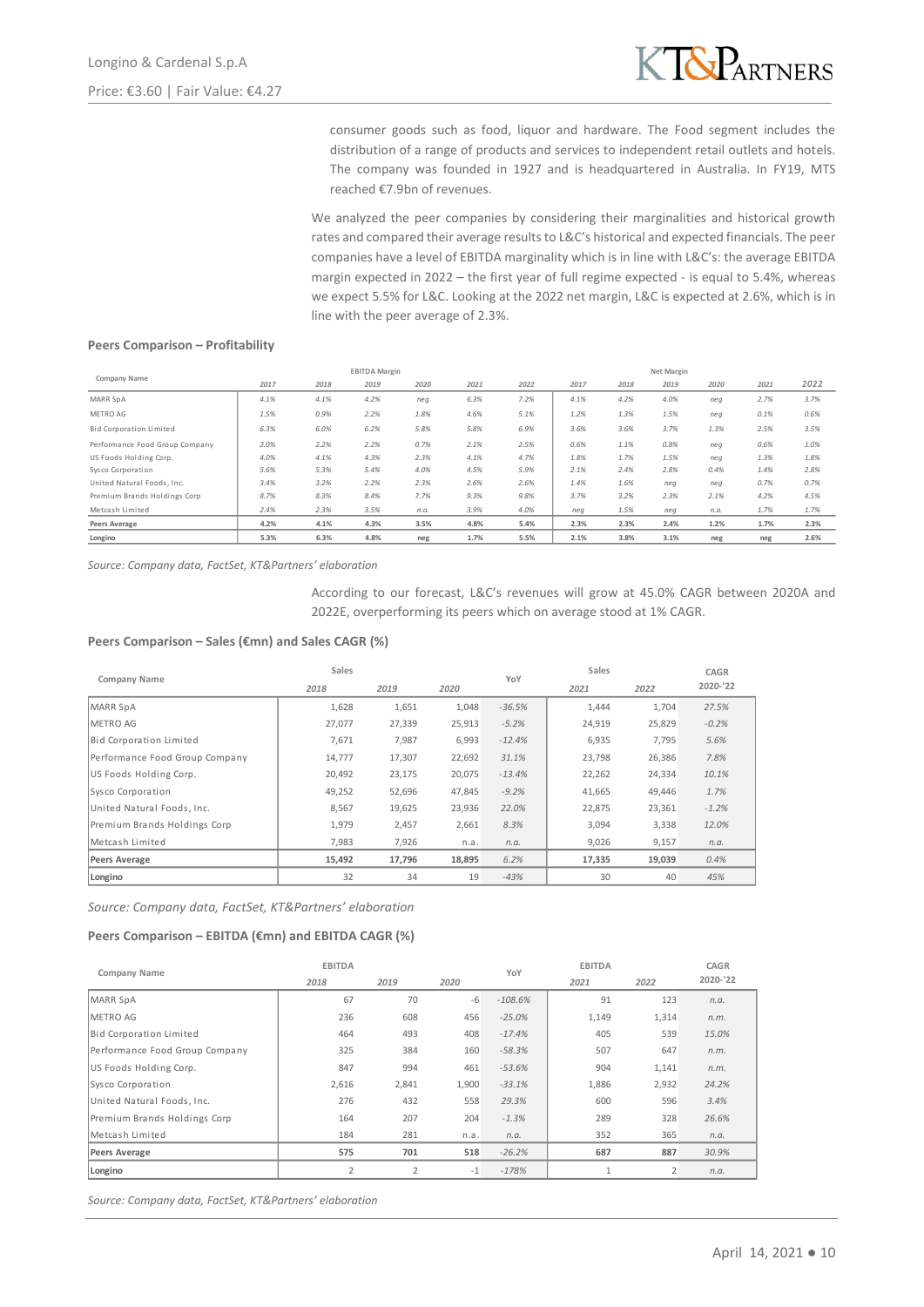# **DISCLAIMER**

THIS DOCUMENT WAS PREPARED BY MAURO IACCINO – SENIOR ANALYST – AND FEDERICA FIORENZA – SENIOR ANALYST – ON BEHALF OF KT&PARTNERS S.R.L., WITH REGISTERED OFFICE AT VIA DELLA POSTA 10, MILAN, ITALY, MILAN COMPANY REGISTER NO. 1926922, SPECIALIZING IN FINANCIAL RESEARCH AND ANALYSIS (HEREINAFTER, "KT&PARTNERS").

NO OTHER PEOPLE OR COMPANY CONTRIBUTED TO THE RESEARCH. NEITHER THE MEMBERS OF THE RESEARCH TEAM, NOR ANY PERSON CLOSELY ASSOCIATED WITH THEM HAVE ANY RELATIONSHIPS OR ARE INVOLVED IN CIRCUMSTANCES THAT MAY REASONABLY BE EXPECTED TO IMPAIR THE OBJECTIVITY OF THE RESEARCH, INCLUDING INTERESTS OR CONFLICTS OF INTEREST, ON THEIR PART OR ON THE PART OF ANY NATURAL OR LEGAL PERSON WORKING FOR THEM, WHO WAS INVOLVED IN PRODUCING THE RESEARCH.

FOR THIS PURPOSE, THE MEMBERS OF THE RESEARCH TEAM CERTIFY THAT: (I) THEY HAVE NOT RECEIVED AND WILL NOT RECEIVE ANY DIRECT OR INDIRECT COMPENSATION IN EXCHANGE FOR ANY VIEWS EXPRESSED IN THE RESEARCH; (II) THEY DO NOT OWN ANY SECURITIES AND/OR ANY OTHER FINANCIAL INSTRUMENTS ISSUED BY THE COMPANY OR ANY FINANCIAL INSTRUMENT WHICH THE PRICE DEPENDS ON, OR IS LINKED TO ANY SECURITIES AND/OR ANY FINANCIAL INSTRUMENTS ISSUED BY THE COMPANY; (III) NEITHER THE ANALYSTS NOR ANY MEMBER OF THE ANALYST'S HOUSEHOLD SERVE AS AN OFFICER, DIRECTOR OR ADVISORY BOARD MEMBER OF THE COMPANY.

KT&PARTNERS HAS IN PLACE AN EQUITY RESEARCH POLICY, IN ORDER TO RULE RESEARCH SERVICES IN COMPLIANCE WITH PARLIAMENT REGULATION (EU) NO.596/2014 AND COMMISSION DELEGATED REGULATION (EU) NO. 958/2016 ON MARKET ABUSE. IN THIS POLICY, THERE ARE ALSO DESCRIBED THE ORGANIZATIONAL MECHANISMS ADOPTED BY KT&PARTNERS TO PREVENT AND PROFESSIONALLY MANAGE CONFLICTS OF INTEREST THAT MAY BE ARISE DURING THE PERFORMANCE OF THE RESEARCH. IN ANY CASE, CHINESE WALLS AND OTHER INFORMATION BARRIERS ARE IN PLACE TO AVOID THE EXCHANGE OF CONFIDENTIAL INFORMATION BETWEEN THE EQUITY RESEARCH DEPARTMENT AND OTHER SERVICES AREAS.

KT&PARTNERS S.R.L. HAS IN PLACE A COMMERCIAL AGREEMENT WITH LONGINO & CARDENAL S.P.A. ANY PRIVILEGED INFORMATION IS ACCURATELY MAINTAINED RESERVED AND IS NOT AVAILABLE FOR THE RESEARCH TEAM WHICH PREPARED THIS DOCUMENT.

KT&PARTNERS PREPARED THIS DOCUMENT ON BEHALF OF LONGINO & CARDENAL ACCORDING TO AN AGREEMENT ENTERED WITH THE SAME AND ON THE BASIS OF THE DATA AND PUBLIC INFORMATION PROVIDED BY THE SAME OR DERIVED FROM SOURCES DEEMED SERIOUS AND RELIABLE ON THE FINANCIAL MARKET BUT WHOSE ABSOLUTE TRUSTWORTHINESS, COMPLETENESS, AND ACCURACY CANNOT BE GUARANTEED. THE FEES AGREED FOR THIS RESEARCH DO NOT DEPEND ON THE RESULTS OF THE RESEARCH.

KT&PARTNERS PUBLISHED A REPORT ON L&C ON JANUARY 21, 2021 WITH A FAIR VALUE OF €3.89 PER SHARE.

THIS DOCUMENT IS A SOURCE OF INFORMATION ONLY, AND IS NOT PART OF, AND IN NO WAY MUST BE CONSIDERED AN OFFER TO SELL, SUBSCRIBE OR TRADE, OR A SOLICITATION TO PURCHASE, SUBSCRIBE OR TRADE, FINANCIAL INSTRUMENTS/PRODUCTS, OR IN GENERAL TO INVEST, NOR MUST IT BE CONSIDERED ANY FORM OF CONSULTING FOR AN INVESTMENT IN FINANCIAL INSTRUMENTS.

THE INFORMATION PROVIDED IN THIS DOCUMENT MUST NOT BE UNDERSTOOD AS A REQUEST OR SUGGESTION TO CONDUCT OR CARRY OUT A SPECIFIC TRANSACTION.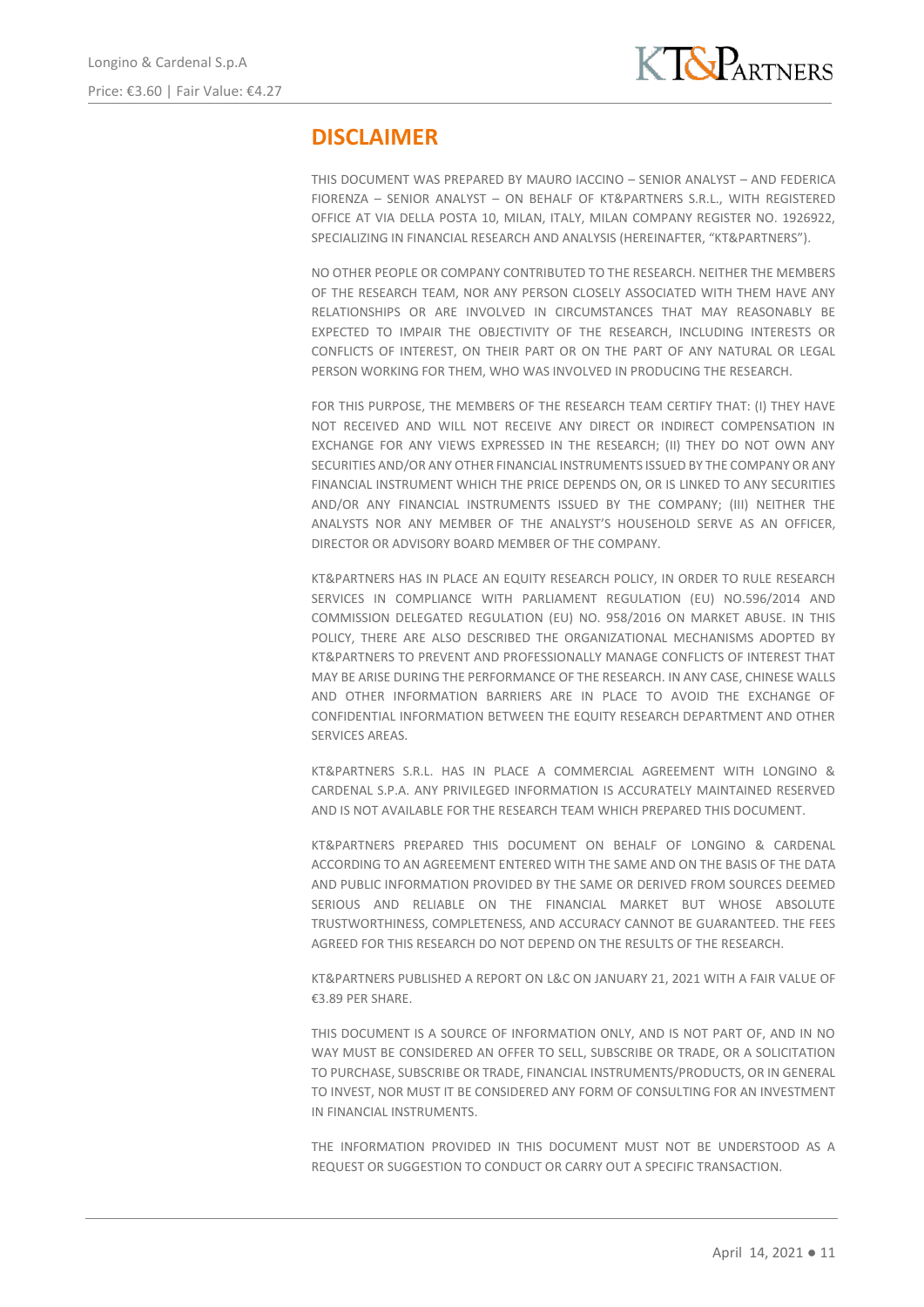

EACH INVESTOR MUST FORM HIS/HER OWN OPINION BASED EXCLUSIVELY ON HIS/HER ASSESSMENT OF THE ADVISABILITY OF INVESTING. ANY INVESTMENT DECISION MADE ON THE BASIS OF THE INFORMATION AND ANALYSES IN THIS DOCUMENT IS THE EXCLUSIVE RESPONSIBILITY OF THE RECIPIENTS OF THIS DOCUMENT, WHO MUST CONSIDER THIS DOCUMENT MERELY AS A SOURCE OF INFORMATION AND ANALYSIS TO SUPPORT SUCH DECISION.

ANY OPINIONS, FORECAST OR ESTIMATES CONTAINED HEREIN CONSTITUTE A JUDGEMENT AS AT THE DATE OF THIS DOCUMENT, AND THERE CAN BE NO ASSURANCE THAT THE FUTURE RESULTS OF THE COMPANY AND/OR ANY FUTURE EVENTS WILL BE CONSISTENT WITH ANY OF SUCH OPINIONS, FORECAST OR ESTIMATES.

KT&PARTNERS MAKES NO EXPLICIT OR IMPLICIT GUARANTEE WITH RESPECT TO PERFORMANCE OR THE OUTCOME OF ANY INVESTMENT OR PROJECTIONS MADE.

THEREFORE, KT&PARTNERS, ITS REPRESENTATIVES AND/OR EMPLOYEES WILL NOT BE LIABLE FOR ANY EFFECT DERIVING FROM THE USE OF THIS DOCUMENT, AND HEREBY DECLINE ALL LIABILITY FOR ANY DIRECT OR INDIRECT DAMAGES, FINANCIAL OR OTHERWISE, DERIVING FROM ANY USE OF THE INFORMATION IT CONTAINS.

KT&PARTNERS AIMS TO PROVIDE CONTINUOUS COVERAGE OF THE COMPANY IN CONJUNCTION WITH ANY EXCEPTIONAL EVENT THAT OCCURS AFFECTING THE ISSUER'S SPHERE OF OPERATIONS AND IN ANY CASE AT LEAST TWICE PER YEAR.

IN THIS STUDY DCF AND MULTIPLE VALUATION MODELS HAVE BEEN USED. RECOMMENDATIONS FOLLOW THE FOLLOWING RULES:

- ADD FOR A FAIR VALUE > 15% ON CURRENT PRICE
- HOLD FOR A FAIR VALUE <15% o >-15% ON CURRENT PRICE
- REDUCE FOR A FAIR VALUE < 15% ON CURRENT PRICE